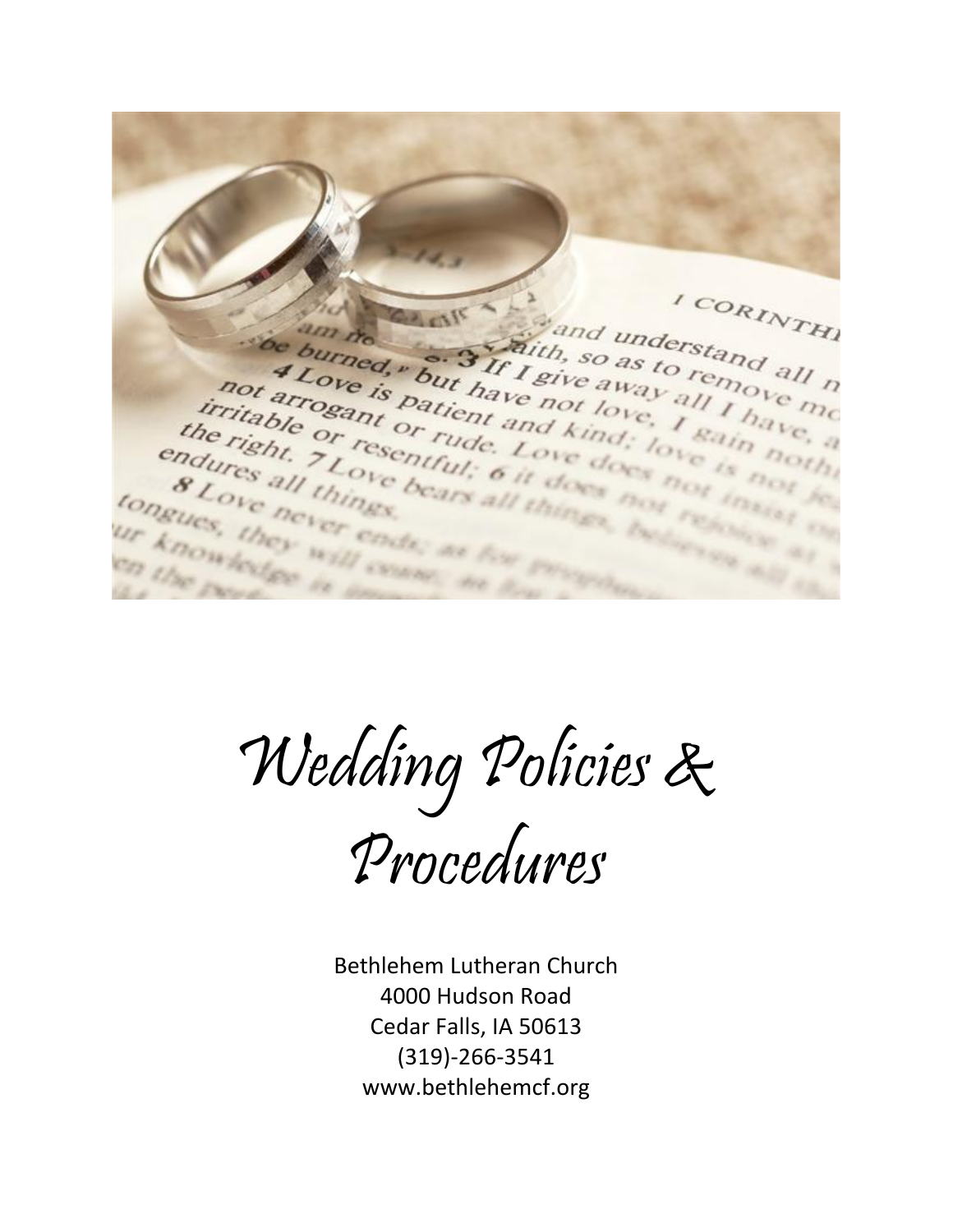### Table of Contents

Congratulations Meaning of Marriage Reserving Date and Facility Pre-Marital Classes Guest Minister Marriage License Decorations Physical Facilities Personal Valuables Guest Book Table and Gift Table Pictures/Videos Marriage Service Bulletin Scripture Selection Wedding Music Wedding Rehearsal Wedding Wedding Reception Reception Guidelines Wedding Fees Fee Schedule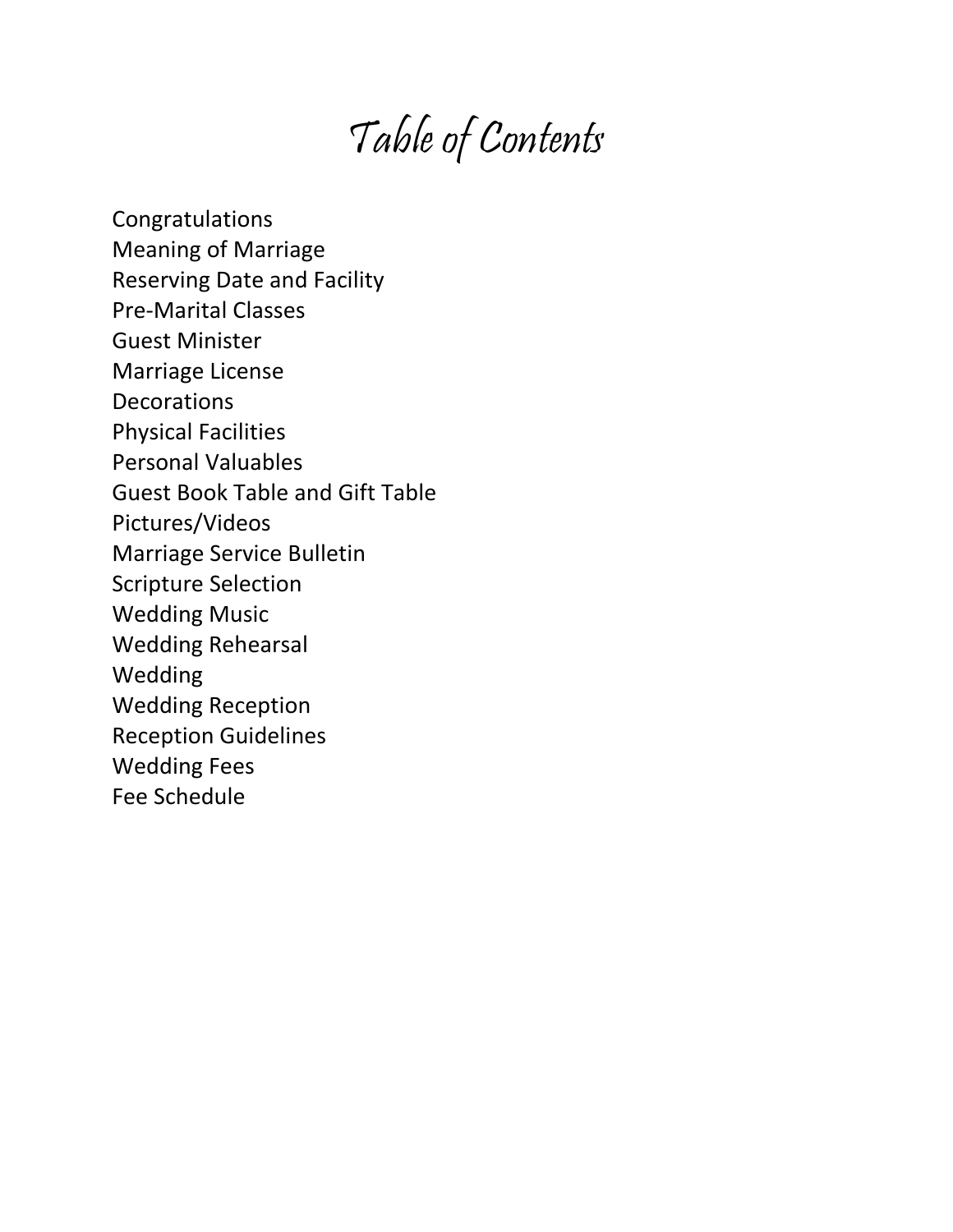Congratulations….

…on your upcoming wedding. Your engagement is an important time and we are excited that you have chosen Bethlehem to be a part of your future marriage. We are excited with you as you prepare to take one of the most important steps of your life, joining in a lifelong partnership with the one you love.

This packet has been prepared to aid you in the planning of the worship service on the occasion of your wedding. It fully explains the wedding policies of Bethlehem Lutheran Church. Please read it carefully. If you have any questions, please contact the Pastor, who is responsible for final interpretation and administration of this policy.

Meaning of Marriage

Our Lutheran hymnal, *Evangelical Lutheran Worship*, explains our Lutheran understanding of a marriage in the following way:

*Marriage is a gift of God, intended for the joy and mutual strength of those who enter it and for the well-being of the whole human family. God created us male and female and blessed humankind with the gifts of companionship, the capacity to love, and the care and nurture of children. Jesus affirmed the covenant of marriage and revealed God's own self-giving love on the cross. The Holy Spirit helps those who are united in marriage to be living signs of God's grace, love, and faithfulness. Marriage is also a human estate, with vows publicly witnessed. The church in worship surrounds these promises with the gathering of God's people, the witness of the word of God, and prayers of blessing and intercession.*

The wedding policy and procedures of Bethlehem have been developed to reflect this understanding of marriage.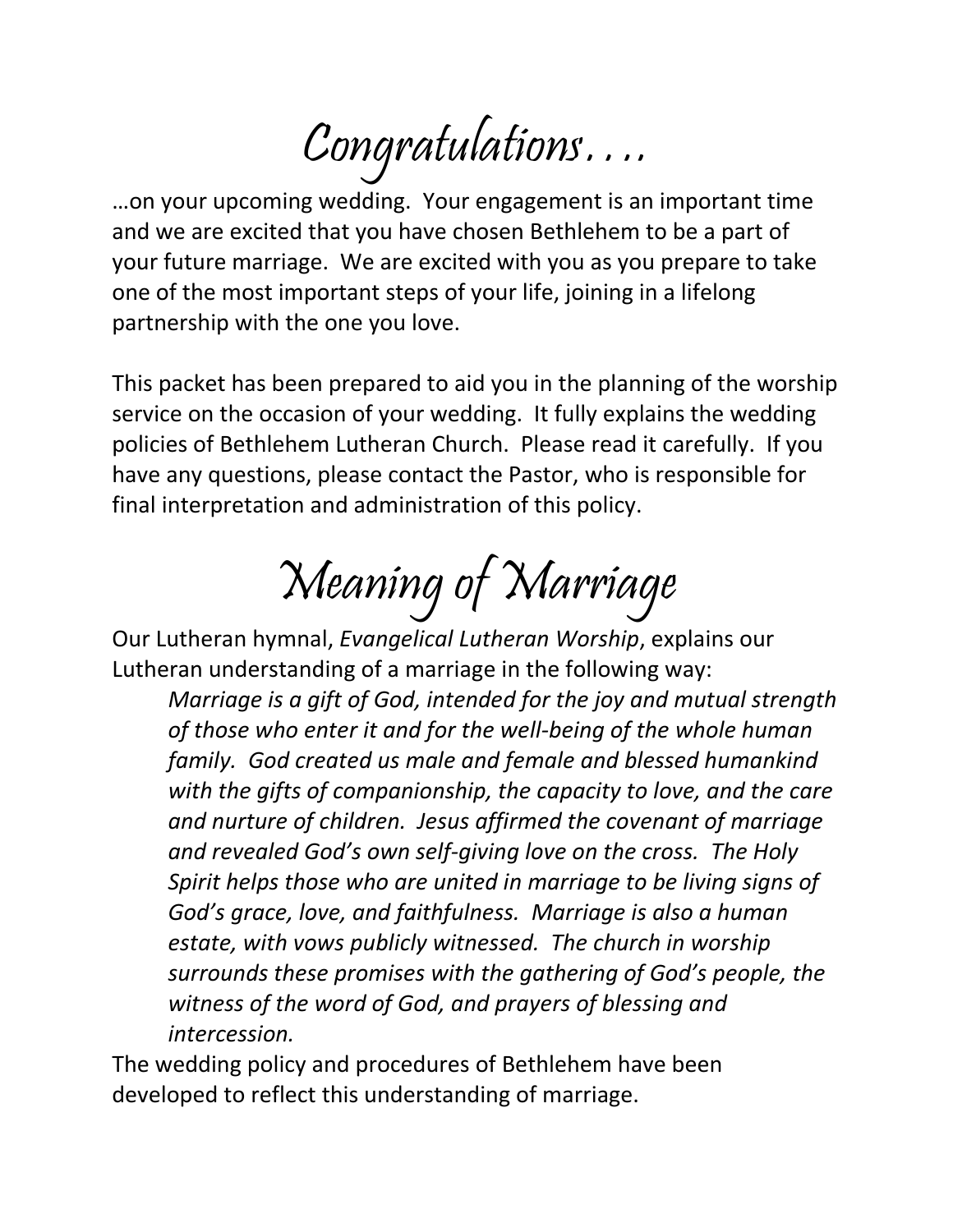Reserving Date and Facility

Contact the church office at 319-266-3541 as soon as possible to determine available dates. When a particular wedding date has been requested, it is considered *tentative* until the church office receives a non-refundable \$150 deposit and the Wedding Information Form. **No dates should be announced until confirmed by the church office.**

- o Weddings are not to be scheduled on the holidays of Christmas Eve, Christmas Day, New Year's Eve, New Year's Day, Thanksgiving Eve, Thanksgiving Day, during Holy Week or on Sundays.
- o Saturday weddings may be scheduled up to 5:00pm when the reception will not be held at the church. Weddings with a reception at the church must begin no later than 2 pm so that the wedding party, guests and all items brought into the church are off of the grounds no later than 6:00pm. This makes it possible for the facilities to be put back in order on Saturday evening for Sunday services.
- o The date and time for the rehearsal should also be scheduled, which is generally held from 5 – 6pm the day prior to the wedding.
- o Scheduling exceptions may be made in consultation with the church office and officiating pastor.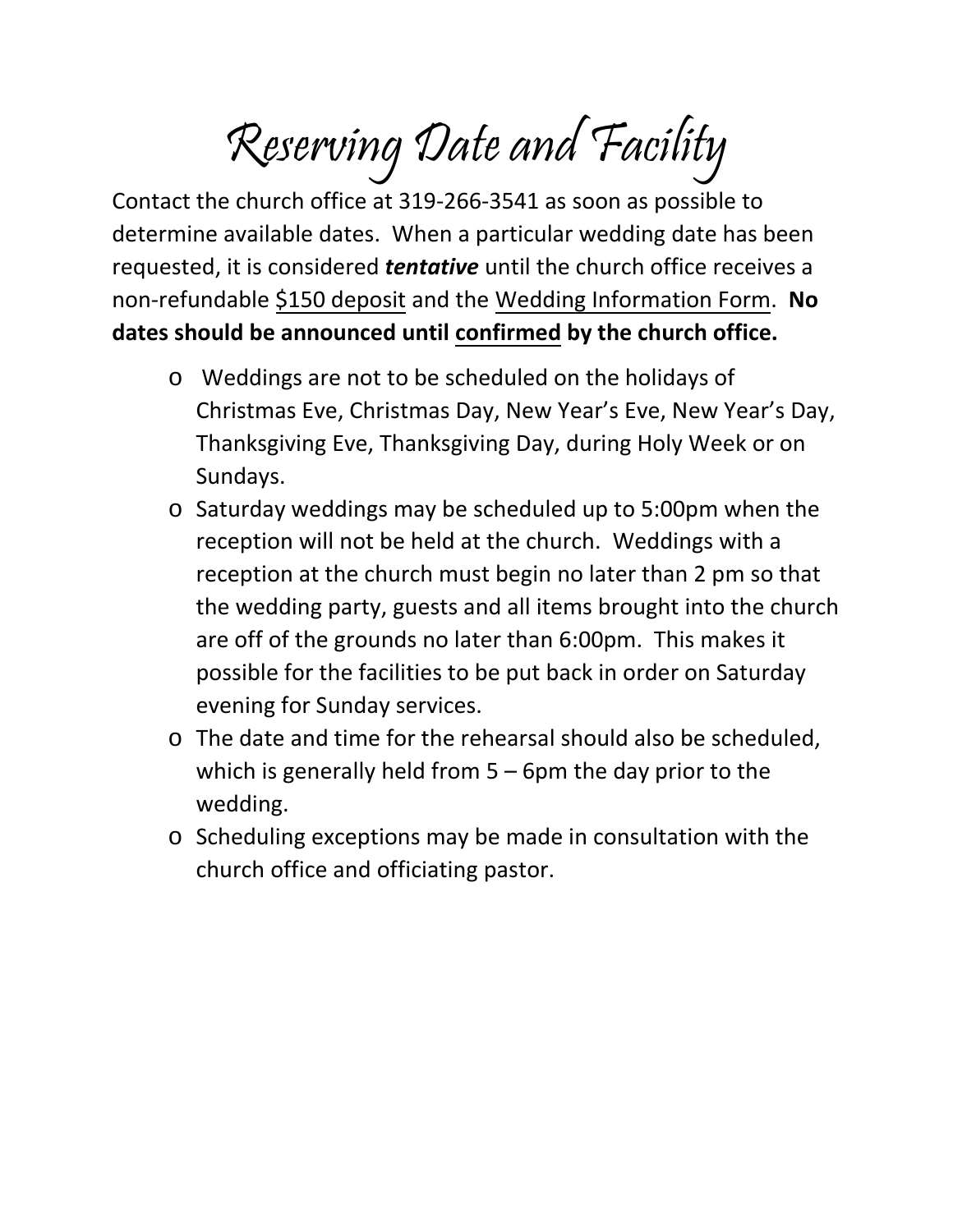## Pre-Marital Classes

Counseling with the Pastor is an important aspect of preparing for your marriage. Dates and times for these sessions are arranged with the Pastor. We recognize that many couples are dealing with busy schedules or traveling over distances. For this reason, although four to six sessions would be ideal for this preparation, we have created a way for this to be done in three sessions, with some work being done at home by the couple in between these sessions. Sessions focus on building lasting, loving relationships that are equipped to manage and resolve differences and conflicts. These sessions will also include a pre-marriage inventory, and will allow for time to discuss the actual ceremony itself.

## Guest Minister

Bethlehem's Pastor will officiate at all weddings. If a family desires another ordained minister to participate in the wedding, arrangements need to be made with Bethlehem's Pastor.

Marriage License

You must apply for a marriage license at the office of a County Clerk/ Recorder. Marriage licenses are valid for 90 days from the date of issuance. You must be married on or after the issuance date, and on or before the expiration date. You should bring your marriage license to the Pastor before the day of the wedding, preferably at the time of rehearsal.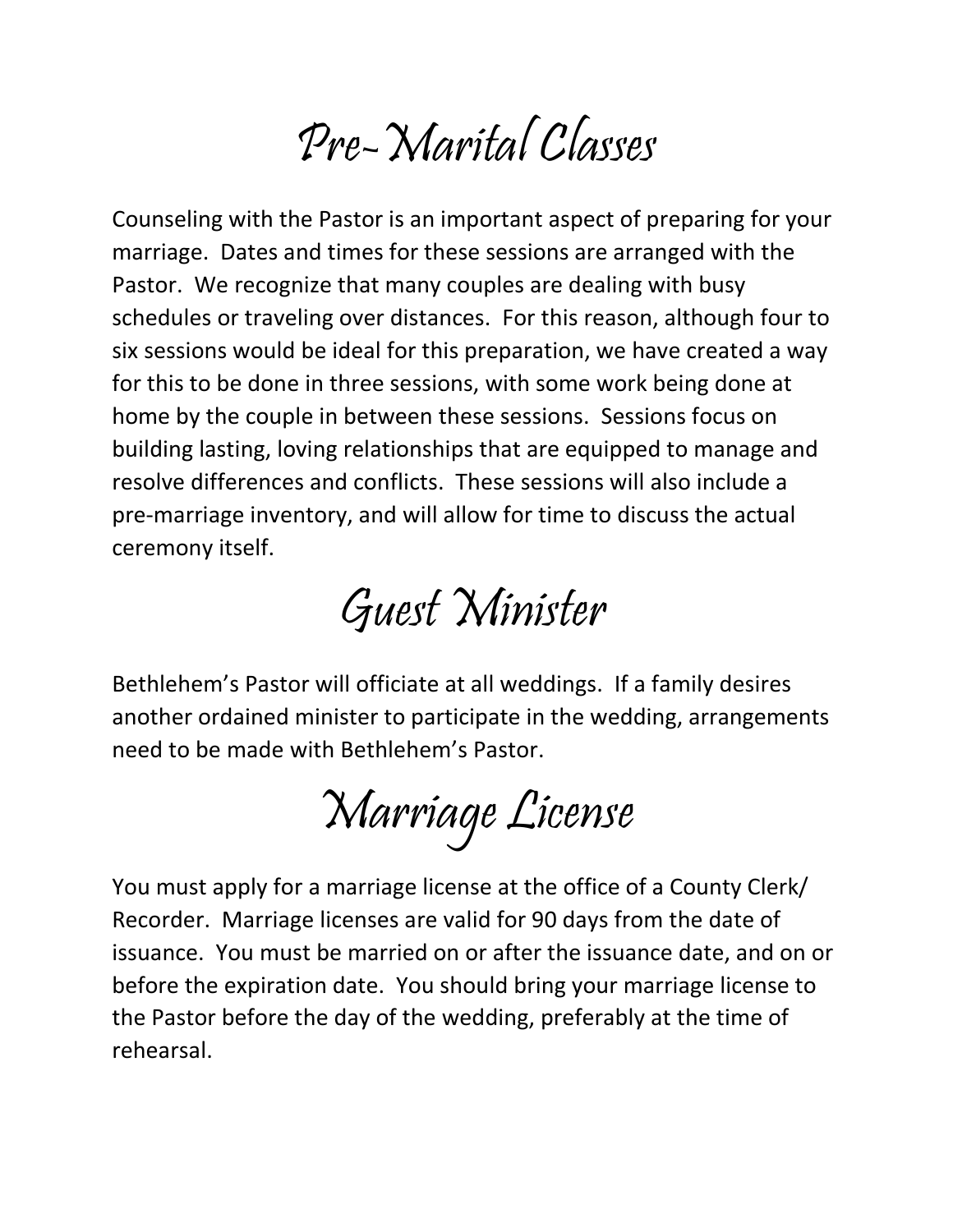## Decorations

Seasonal decorations when present, cannot be moved for the wedding. These decorations may be present around Easter, Thanksgiving, and Christmas. Paraments of the church season will also be present on the altar. If you would like to change these paraments to white for your wedding, this needs to be arranged before the rehearsal. A time to decorate should be scheduled with the pastor/church office. The church office will also designate a time for flowers to be delivered. It is the responsibility of the wedding party to remove all decorations as soon as the wedding concludes.

- o There are 8 rows of pews in the sanctuary.
- o Candelabras that use oil candles are provided and located at the front of the church.
- o A unity candle may be used, which the bride and groom are responsible for furnishing, along with the candleholder.
- o Disposable aisle runners may be obtained from most florists if desired.
- o Real flower petals are not to be dropped in the aisles by flower girls. **Silk petals** are to be used. Real petals stain the carpet.
- o The bridal party is responsible for making arrangements for the removal of all floral decorations after the ceremony.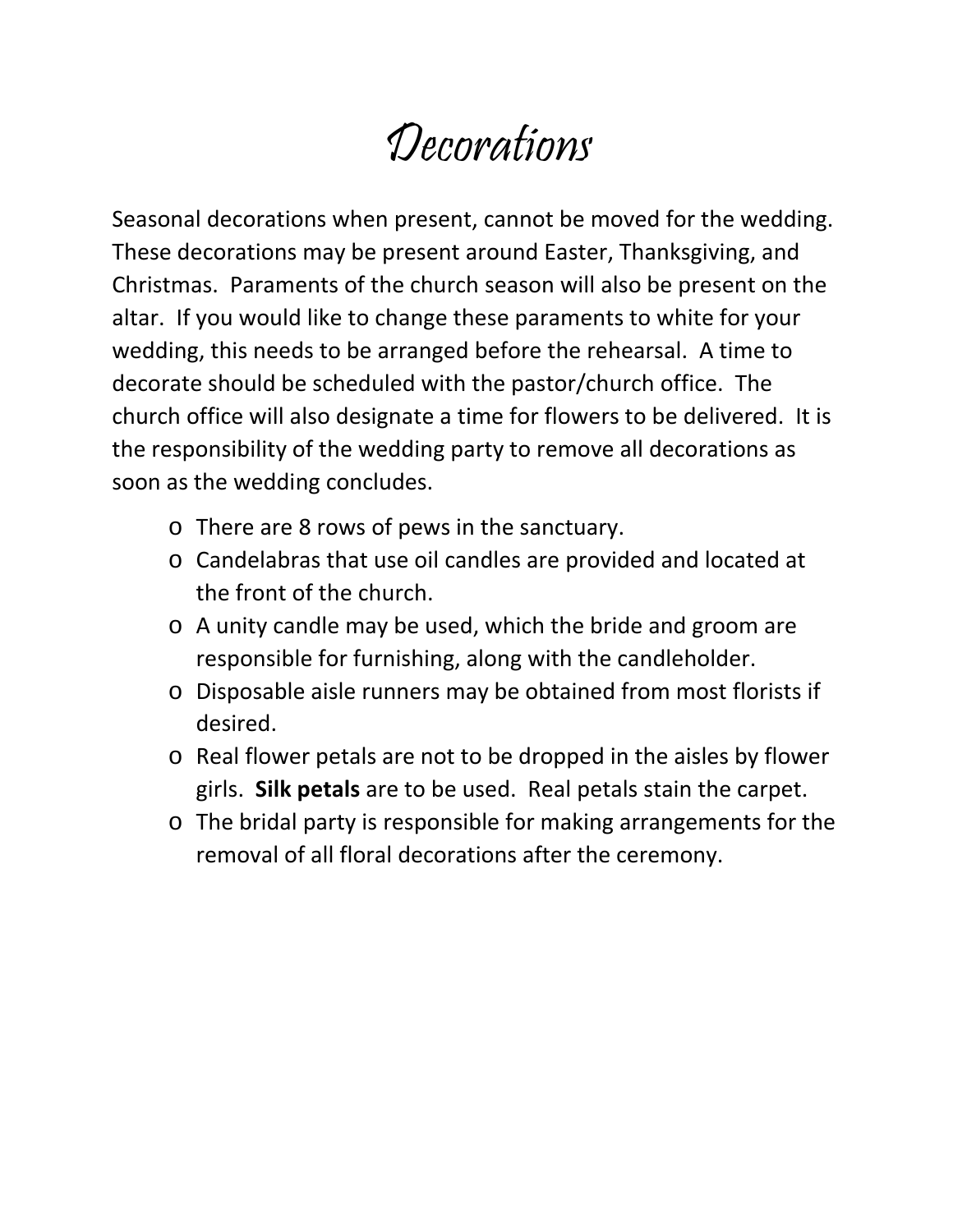Physical Facilities

Please care for and leave the church building in the best possible condition and have your guests do so also. It is best to ask your parents, ushers, or best man to see to these details for you.

Fees charged for building use cover operational costs of the facility, including utilities and additional janitorial services, as well as staffing provided by individuals.

- o Bethlehem is available to members and non-members providing they comply with the Wedding Policy. The sanctuary will seat 224 people. There is overflow available into the Fellowship Hall.
- o Nothing shall be thrown in or outside the church.
- o No smoking is allowed on the church property.
- o No alcoholic beverages are allowed on the church property.
- o No furniture will be removed from the altar, without prior authorization.
- o Rooms are available at the church for the bride, groom, and attendants to dress.

Personal Valuables

Every reasonable effort will be made to assist the wedding party in protecting personal property. However, BethlehemLutheran Church is not responsible for items brought to the church for a wedding and will not be liable if items are lost, stolen, or damaged. It is suggested that purses, cameras, and other valuables not be left unattended.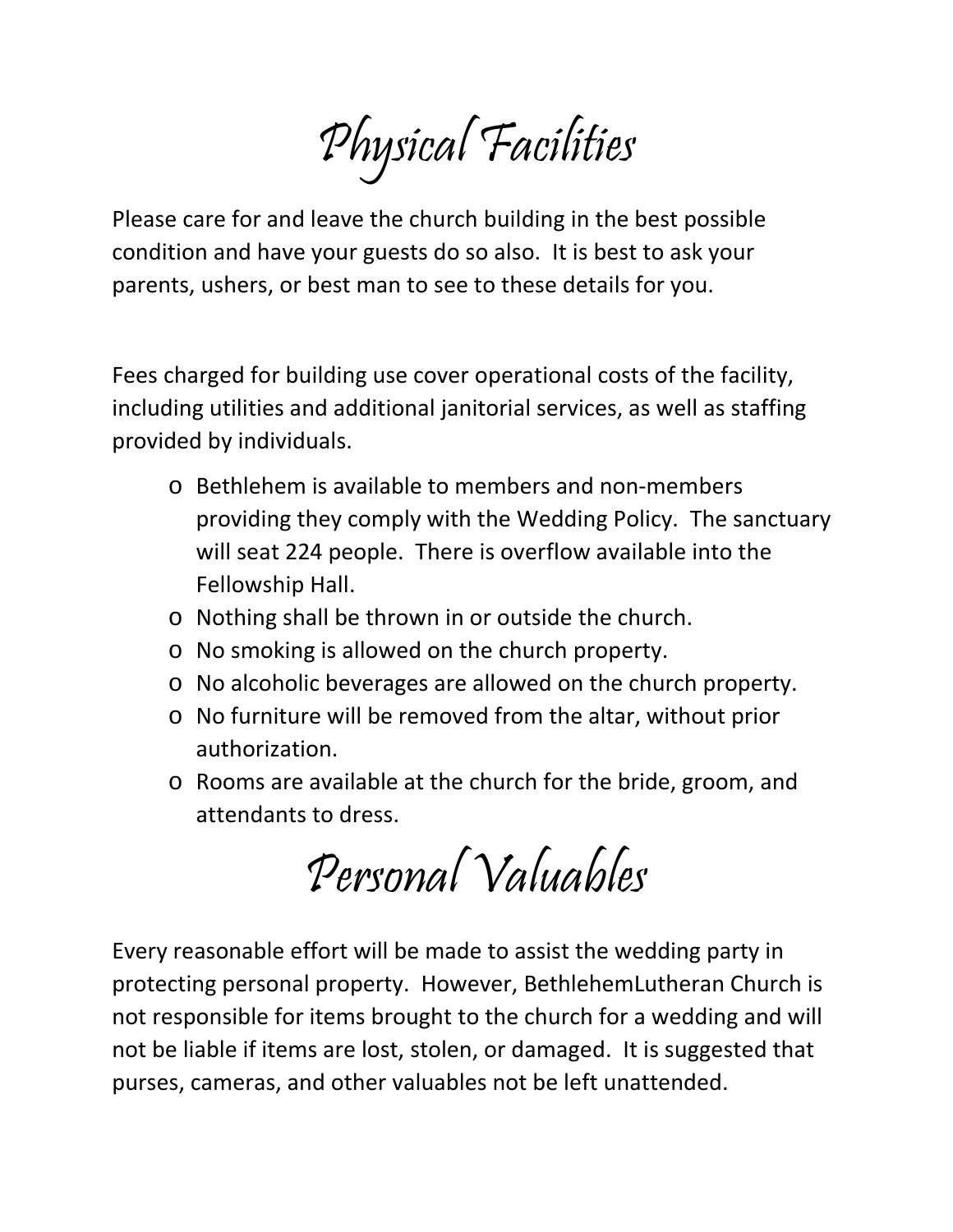# Guest Book Table & Gift Table

Tables are available thru out Bethlehem Lutheran Church for the guest book and gifts. White linens from the church are available or you may furnish your own. Arrangements for setting up these tables are to be made with the church office/pastor.

It is important to designate an attendant to keep your gifts, cards, and guest book secure during the service and to remove them from the church immediately following the ceremony.

Pictures/Videos

Formal pictures of wedding party may be taken either before or after the wedding service. Your photographer and/or videographer should consult with the pastor at least one hour before the service regarding the placement of equipment. During the ceremony, camera, and video technicians must remain stationary – no movement is permitted near the altar.

Marriage Service Bulletin

If a bulletin is to be used, please provide a bulletin to the pastor at or before the rehearsal.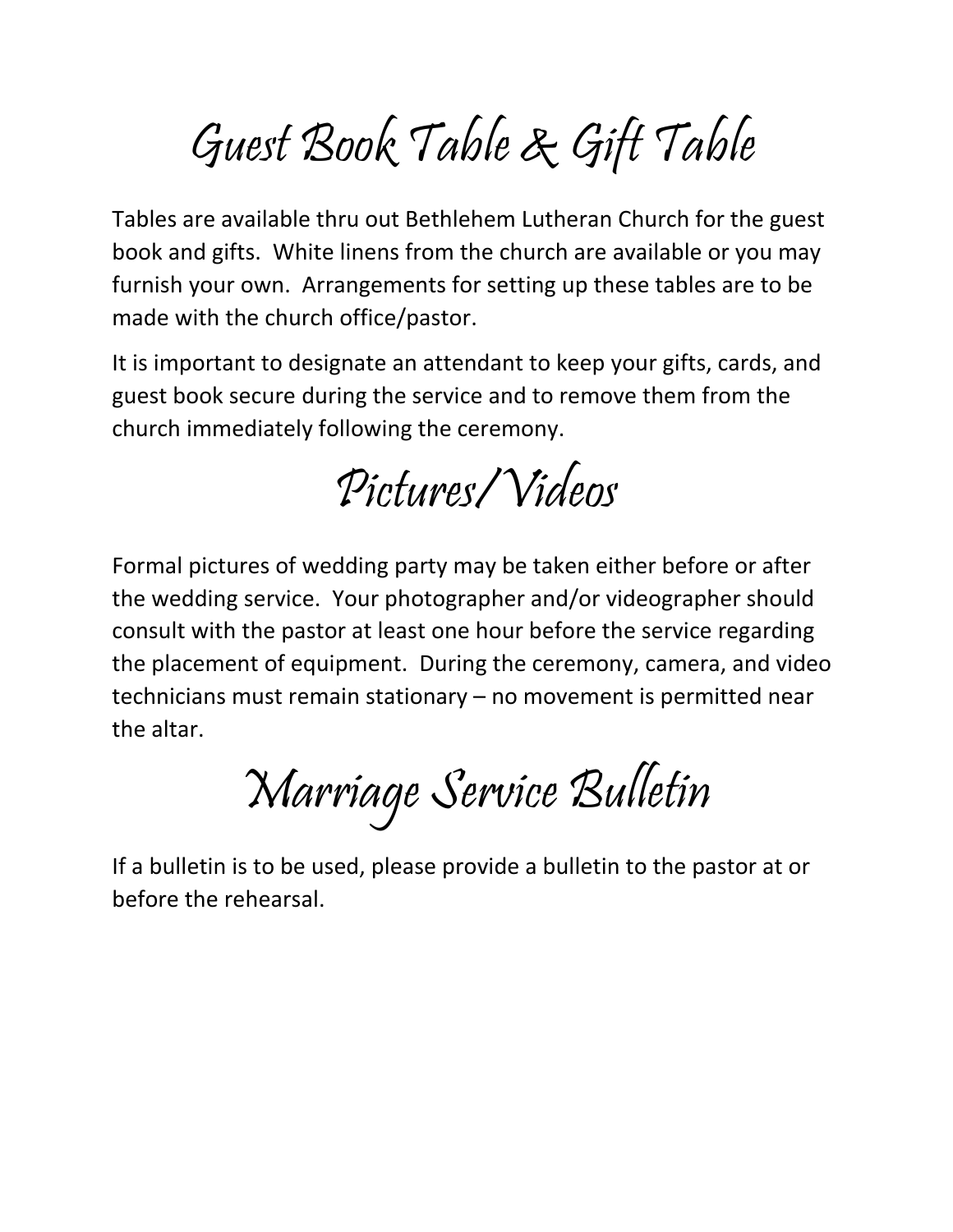Scripture Selection

Part of your conversation with the Pastor will concern the selection of scripture passages to be read during the wedding service. We encourage you as a couple to select scriptures that help to set the tone for your wedding and your marriage. Two or three lessons are usually read. The following is a list of suggestions, but you are encouraged to choose Scripture readings that have particular meaning for you.

### **Old Testament**

Genesis 1:26-31 First creation account Genesis 2:18-24 Second creation account Joshua 24:14-15 Our household will serve the Lord Ecclesiastes 3:1-8 Everything has its time Song of Songs 8:6-7 Love is as strong as death Isaiah 63:7-9 God's mercy remembered Psalm 33 The greatness and goodness of God Psalm 100 A psalm of thanksgiving Psalm 117 Universal call to worship Psalm 127 God's blessings in the home Psalm 128 Family is reward for devotion to God Psalm 150 Praise for God's surpassing greatness

### **New Testament (Epistles)**

Romans 8:35, 37-39 Inseparable from God's love Romans 12:1-2, 9-13 New life in Christ Romans 15:5-6 Live in harmony, glorify God 1 Corinthians 13 The gift of love Philippians 4:4-9 Rejoice in the Lord 1 Colossians 3:12-17 The Christian life 1 John 4:7-12 God's love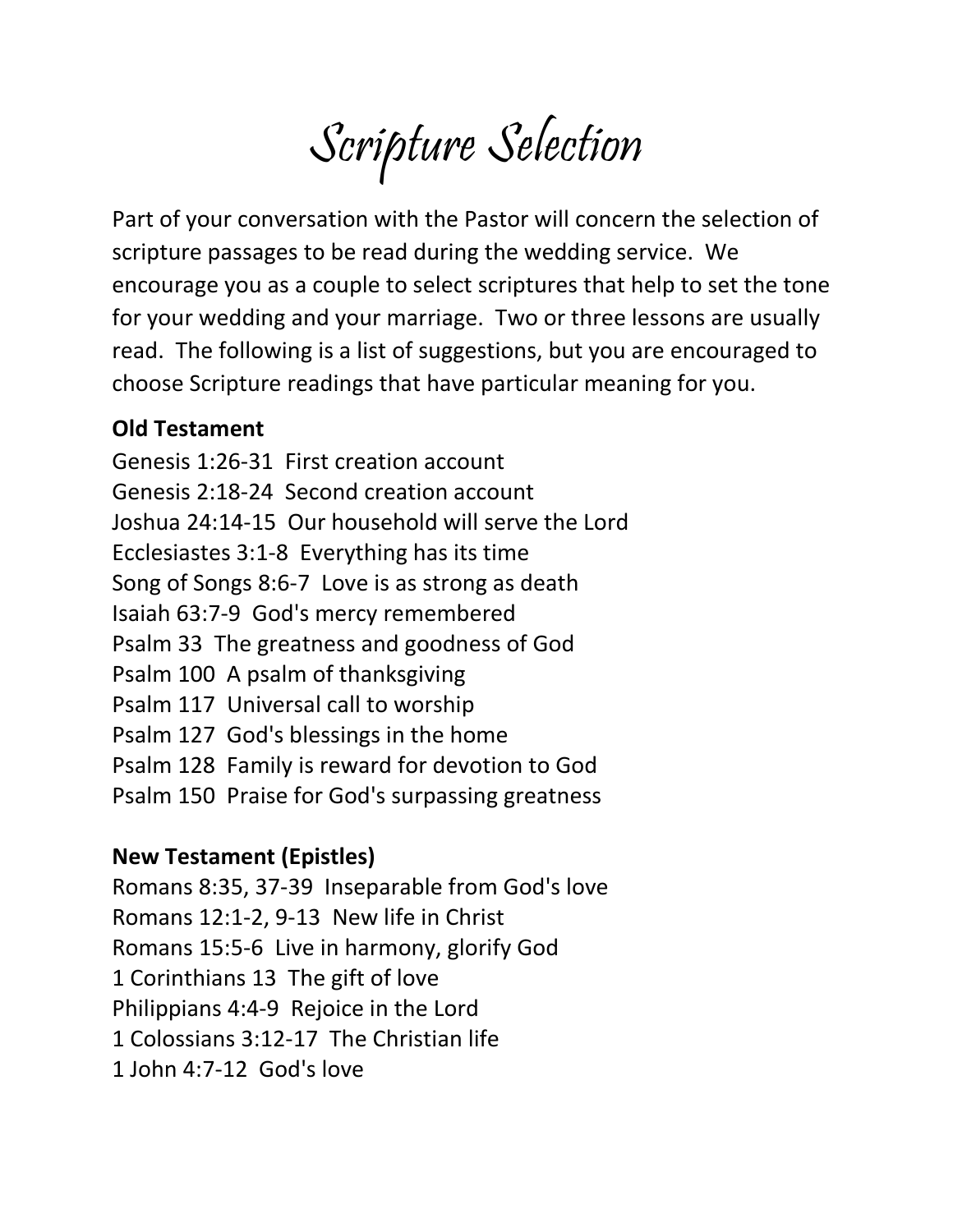### **Gospel Readings**

Matthew 19:4-6 Unity in marriage Matthew 22:34-40 The greatest commandment Luke 12:22-31 On anxiety John 2:1-11 The wedding at Cana John 15:9-12 Love one another

Wedding Music

When choosing music, it is important to keep in mind that the Christian wedding is a worship service. Since music selections are expected to complement the Christian tone of the ceremony, numbers from the pop charts are generally not appropriate. All music is to be selected in consultation with the pastor, organist, and wedding coordinator. Song lyrics will be reviewed by the pastor at your initial meeting. Soloists and other musicians may practice before or after the rehearsal.

You should contact Bethlehem's pianists/organists (contact the church office for possible musicians) as soon as possible to schedule their services, and they are available to consult with the bride and groom about music for the processional and recessional, as well as organ accompaniment for special music during the service. Guest organists may be used, but must consult with Bethlehem's organist for instructions.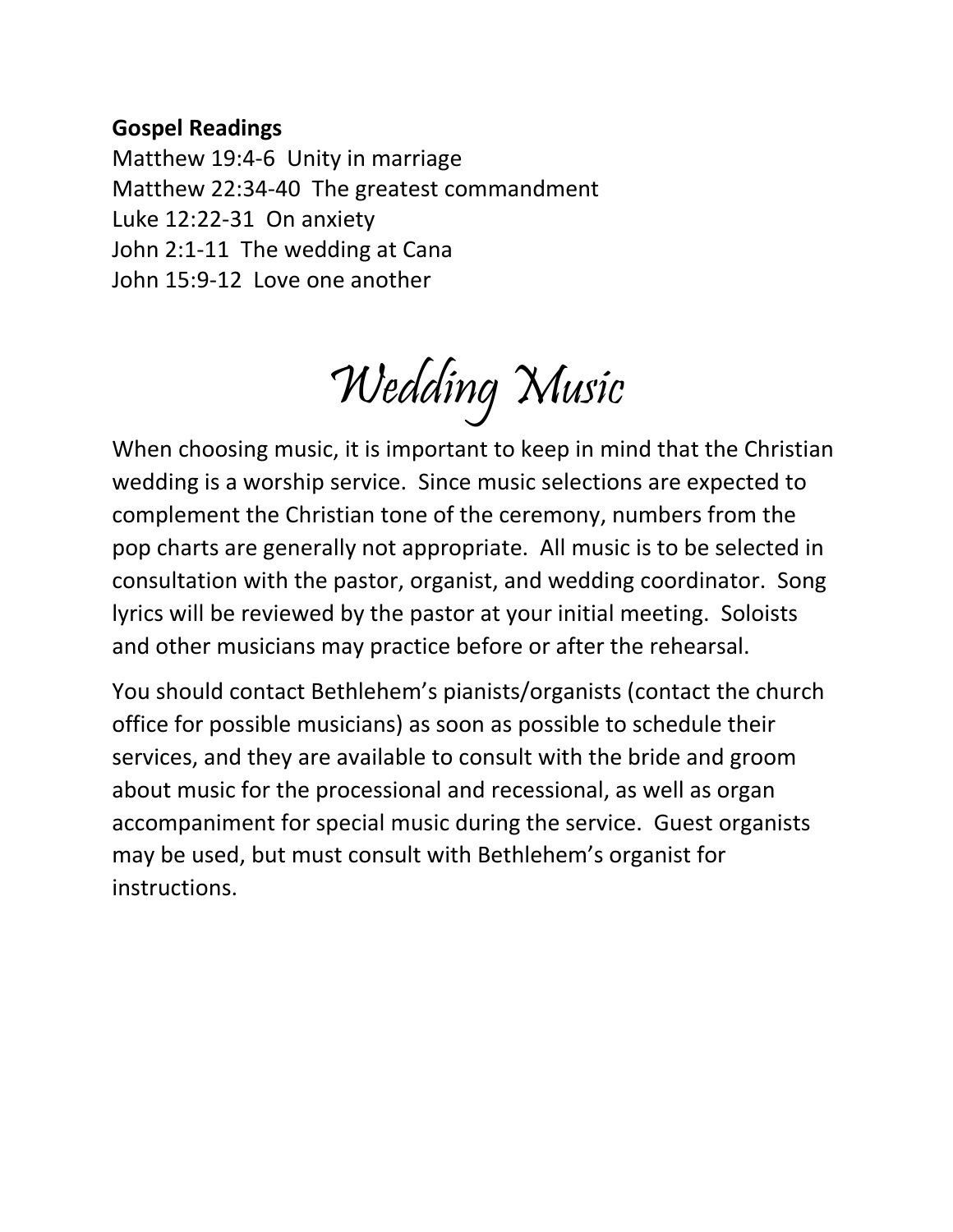Wedding Rehearsal

A rehearsal is usually held the day before the wedding. All members of the wedding party should be present. If everyone is aware in advance of their place in the wedding, it will save last minute directions. We ask that children be monitored and supervised at all times.

Wedding

The wedding party should arrive at least TWO hours before the wedding time unless other arrangements are made with the wedding photographer.

Wedding Reception

The church facilities are available for receptions. We ask that refreshments be handled by a professional caterer or a person responsible for the overall coordination of the reception. There is absolutely no smoking or alcoholic beverages on the church premises; this includes champagne toasts.

Use of the kitchen facilities and equipment must be cleared in advance with the church office. Kitchen use does not include paper plates, napkins, or other disposable items. The services of a kitchen coordinator, arranged by the wedding hostess, are required.

The Fellowship Hall is not outfitted with a sound system, so parties will need to make their own arrangements for sound equipment.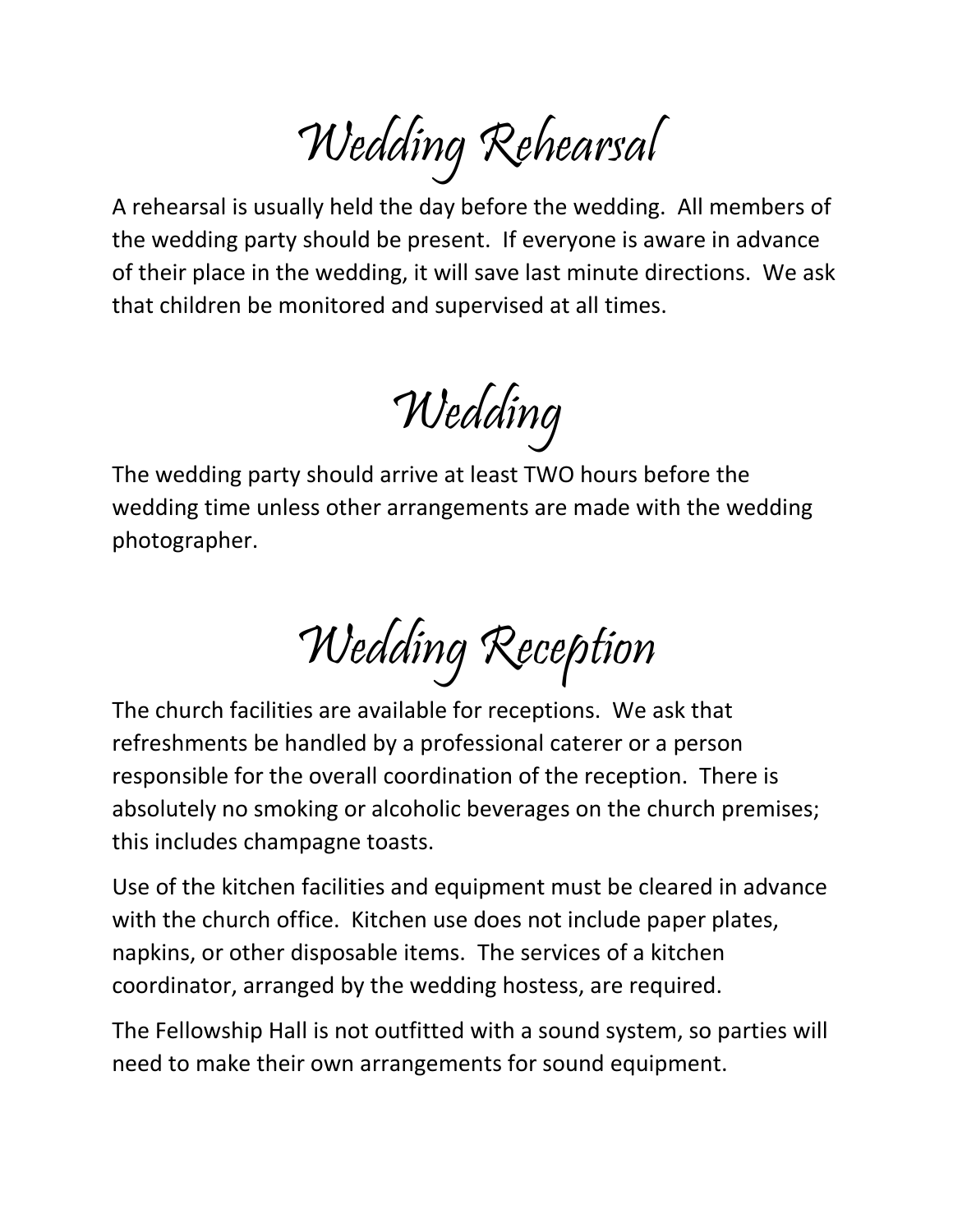Twelve circular tables, two-eight foot tables, one six-foot table, and approximately 100 chairs are available for your use. Wedding parties are expected to set up the tables and folding chairs, and to return them to their proper storage carts/cabinet at the conclusion of the reception. Those using church facilities must accept full responsibility for any damage incurred to the building or equipment during that use.

Reception Guidelines

If using the kitchen, please wash and dry all dishes used and return them to the correct cupboard. Take all extra food and beverage items with you unless specific plans for usage have been made. Wipe counters and leave kitchen clean and ready for the next use. Leave used dish cloths and towels in the sink. They will be picked up and laundered.

Sweep floors and wipe up all spills. Report any damage to equipment or property promptly to the kitchen coordinator. All decorations should be removed after your event.

Janitorial services will vacuum the sanctuary or chapel, their respective lobby areas, and any dressing areas used, and will empty trash cans in said areas. Janitorial services will clean the restrooms and will mop the Fellowship Hall.

A separate contract will be signed if you would like to utilize Bethlehem's Fellowship Hall for your wedding reception.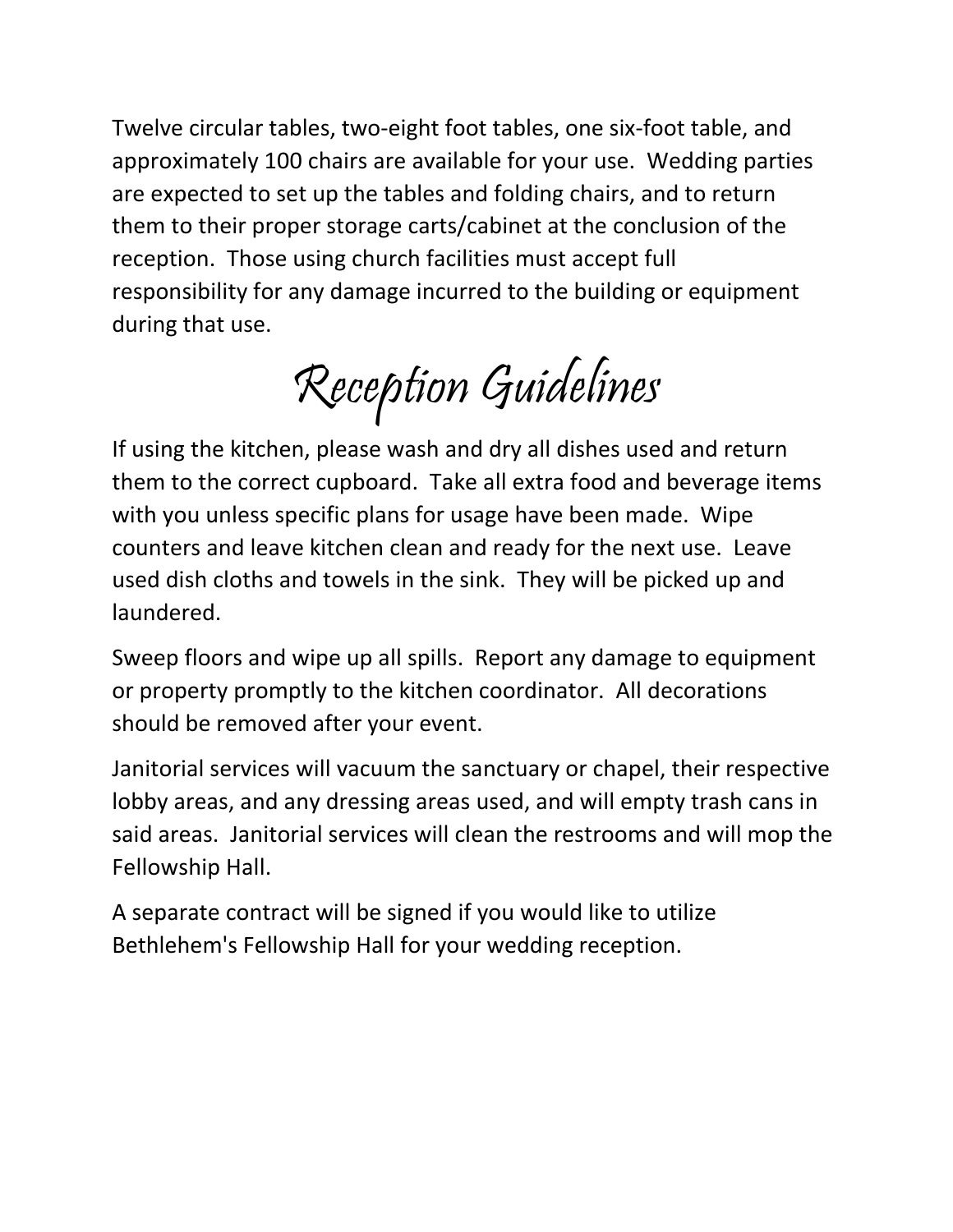Wedding Fees

While there is much joy in participating with you in your marriage celebration, it does mean extra time and work for the church staff. In addition, there are costs associated with using our facility. A wedding fee schedule is enclosed. In determining fees, to qualify as a member, either the bride or groom must be listed on Bethlehem's membership roster at the time the wedding is scheduled. The membership rate also applies if the parent(s) of the bride or groom are current members of the church.

Your \$150 non-refundable deposit will be applied toward all fees incurred. The remaining balance is due at the church office **one month** before the wedding date. Individual fees for the pastor and organist are to be paid directly to them at the rehearsal. This will be collected by the wedding coordinator.

In the event the wedding is postponed or cancelled, and notice is given at least 30 days prior to scheduled date, Bethlehem will issue a full refund. The refund will be mailed within 30 days of cancellation notice.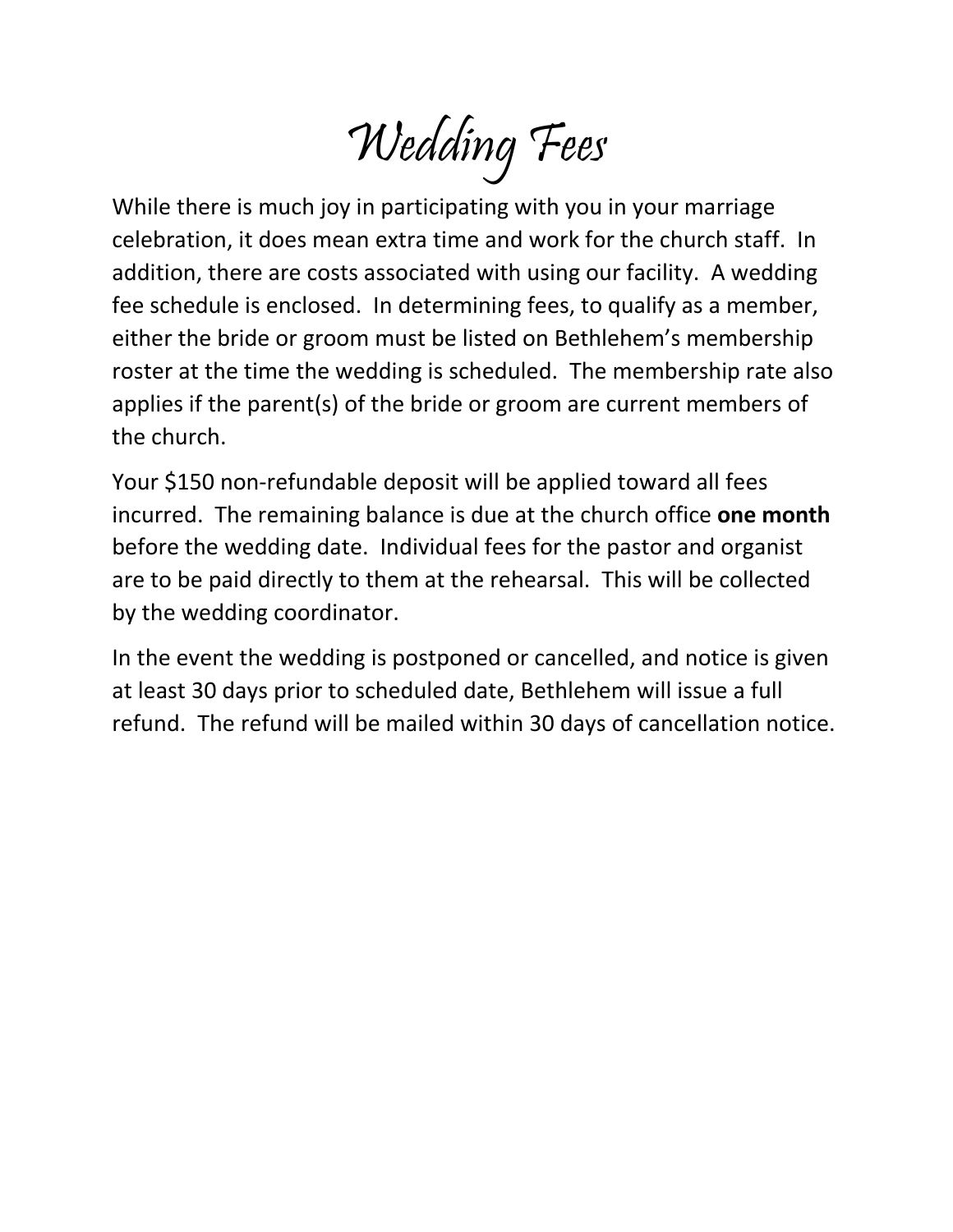## Fee Schedule

### **Church Fees** - due 1 month before wedding

### **USE OF CHURCH**

| o Member     | \$100.00 |
|--------------|----------|
| o Non-member | \$300.00 |

### **USE OF FELLOWSHIP HALL FOR RECEPTION**

| o <b>Member</b>    | \$250.00 |
|--------------------|----------|
| $\circ$ Non-member | \$500.00 |

### **CUSTODIAL SERVICE**

o Member / Non-member \$125.00

| <b>TOTAL FEES</b> |  | (minus \$150) |
|-------------------|--|---------------|
|-------------------|--|---------------|

**Individual Fees** – due at the rehearsal

### **PASTOR HONORARIUM**

| o <b>Member</b> | Suggested \$175.00 |
|-----------------|--------------------|
| o Non-Member    | \$300.00           |

### **ORGANIST**

o Consultation, rehearsal, \$150.00 & wedding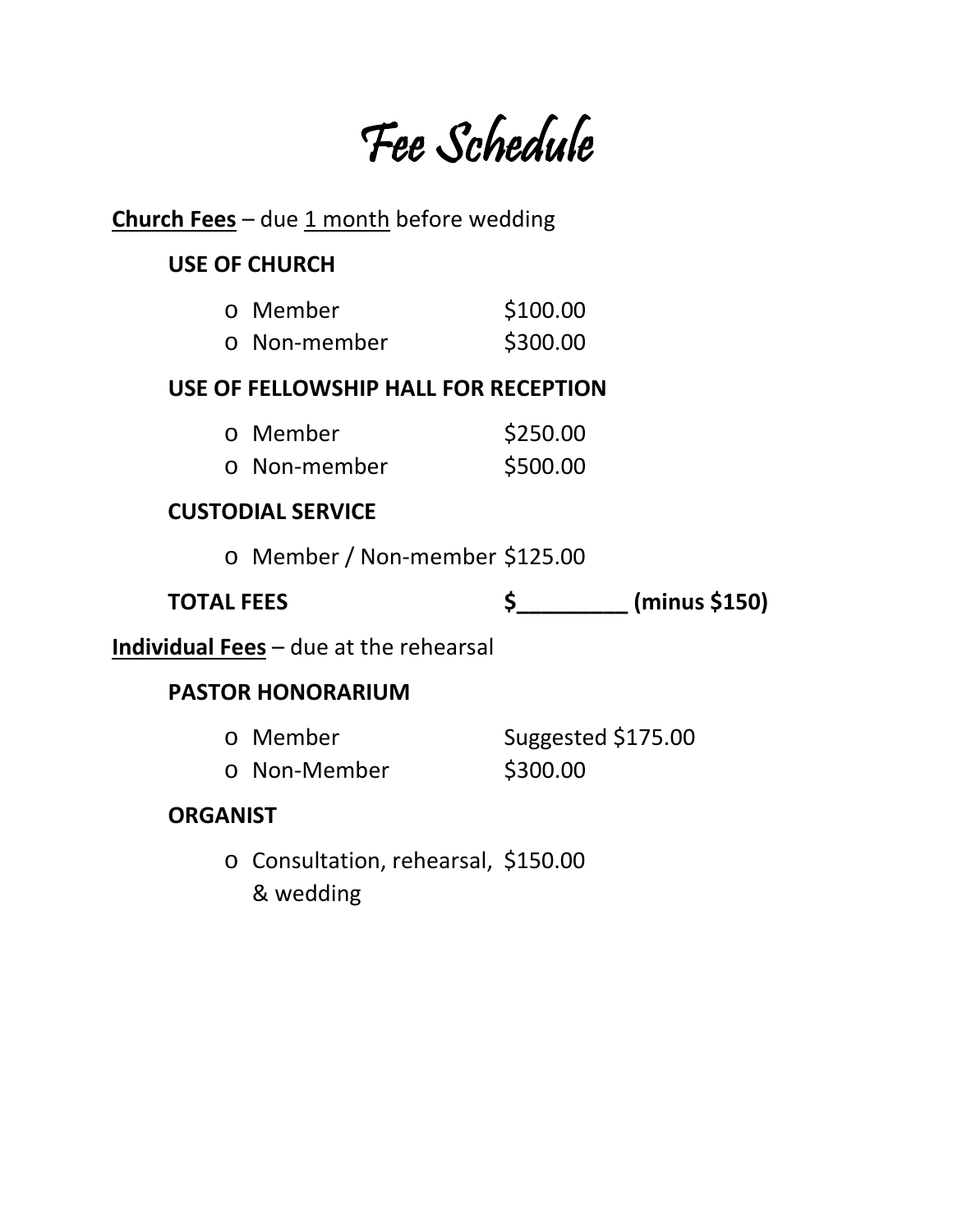In Summary

Your marriage celebration can be a beautiful event without being extravagant. There is much beauty in the simplicity of a service that is both joyous and religious. The attitudes and values you bring to this event will play a large part in making it the memorable experience you want it to be.

Once a wedding date has been confirmed, please set up your initial meeting with the pastor. If you have any questions regarding the information in this handbook prior to that, feel free to contact the church office and we will be happy to help you.

Bethlehem Lutheran Church

Cedar Falls, IA 50613

(319) 266-3541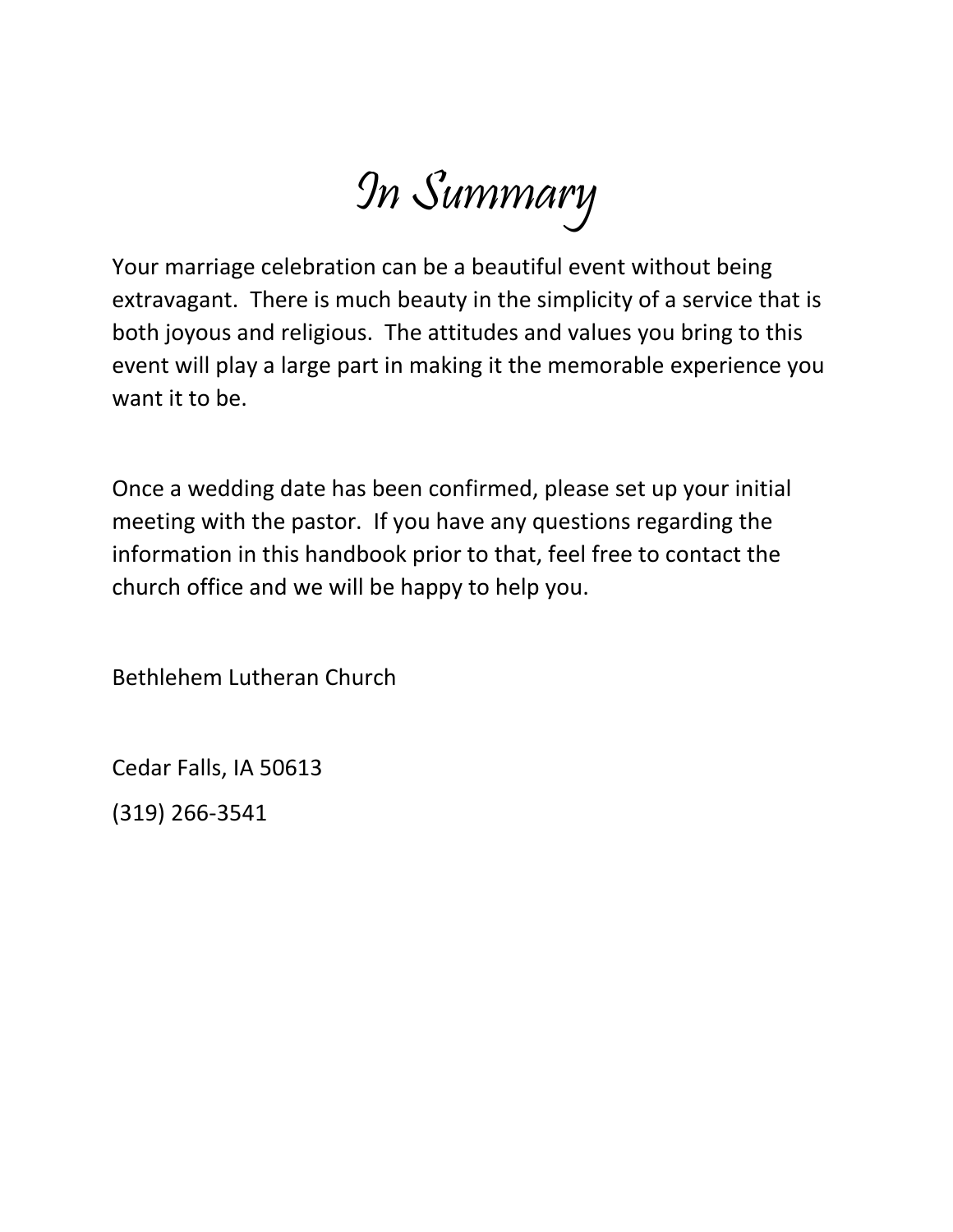# Bethlehem's Wedding Information

| Bride's Name ___________________________________ Contact # _____________________ |                                                                                                                        |
|----------------------------------------------------------------------------------|------------------------------------------------------------------------------------------------------------------------|
|                                                                                  |                                                                                                                        |
| Birth Date $\frac{1}{\sqrt{2}}$ Age $\frac{1}{\sqrt{2}}$ Marriage yes no         |                                                                                                                        |
|                                                                                  |                                                                                                                        |
|                                                                                  |                                                                                                                        |
|                                                                                  |                                                                                                                        |
|                                                                                  |                                                                                                                        |
| Birth Date _________________ Age _______ 1 <sup>st</sup> Marriage yes no         |                                                                                                                        |
|                                                                                  |                                                                                                                        |
|                                                                                  |                                                                                                                        |
| I have received & agree to the policies stated in the Bethlehem's Wedding        |                                                                                                                        |
|                                                                                  | <b>FOR CHURCH USE ONLY</b>                                                                                             |
|                                                                                  |                                                                                                                        |
|                                                                                  |                                                                                                                        |
|                                                                                  |                                                                                                                        |
|                                                                                  |                                                                                                                        |
| Organist ________________________ Custodian                                      | <u> 1990 - Johann John Harry Harry Harry Harry Harry Harry Harry Harry Harry Harry Harry Harry Harry Harry Harry H</u> |
|                                                                                  |                                                                                                                        |
| Date called in ____________ Deposit Received ________                            |                                                                                                                        |
| License received ______________                                                  |                                                                                                                        |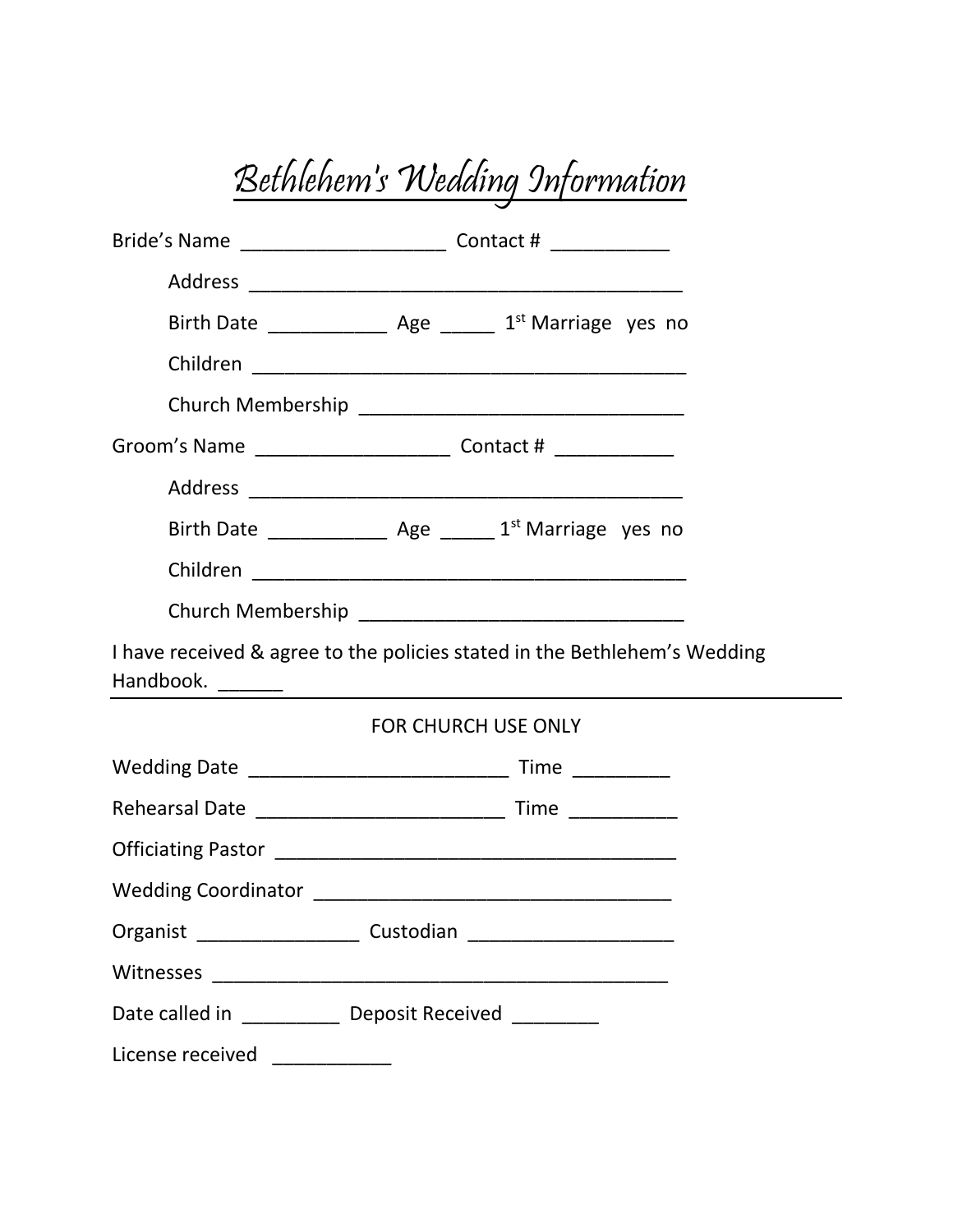| Bethlehem's Wedding Planning Worksheet                                                   |  |
|------------------------------------------------------------------------------------------|--|
|                                                                                          |  |
|                                                                                          |  |
| Birth Date _____________ age _______ Church Membership _________________________         |  |
| Previous Marriage yes _____ no _____ Children __________________________________         |  |
|                                                                                          |  |
|                                                                                          |  |
| Birth Date ____________ age ______ Church Membership ___________________________         |  |
| Previous Marriage yes _____ no _____ Children __________________________________         |  |
|                                                                                          |  |
|                                                                                          |  |
| WEDDING DATE __________________________TIME ____________________ DOORS OPEN ____________ |  |
|                                                                                          |  |
|                                                                                          |  |
|                                                                                          |  |
|                                                                                          |  |
|                                                                                          |  |
|                                                                                          |  |
| <b>GUEST BOOK TABLE</b>                                                                  |  |
|                                                                                          |  |
| <b>GIFT TABLE</b>                                                                        |  |
| $\Omega$<br>$\circ$                                                                      |  |
| <b>PROGRAMS</b>                                                                          |  |
| $\circ$                                                                                  |  |
|                                                                                          |  |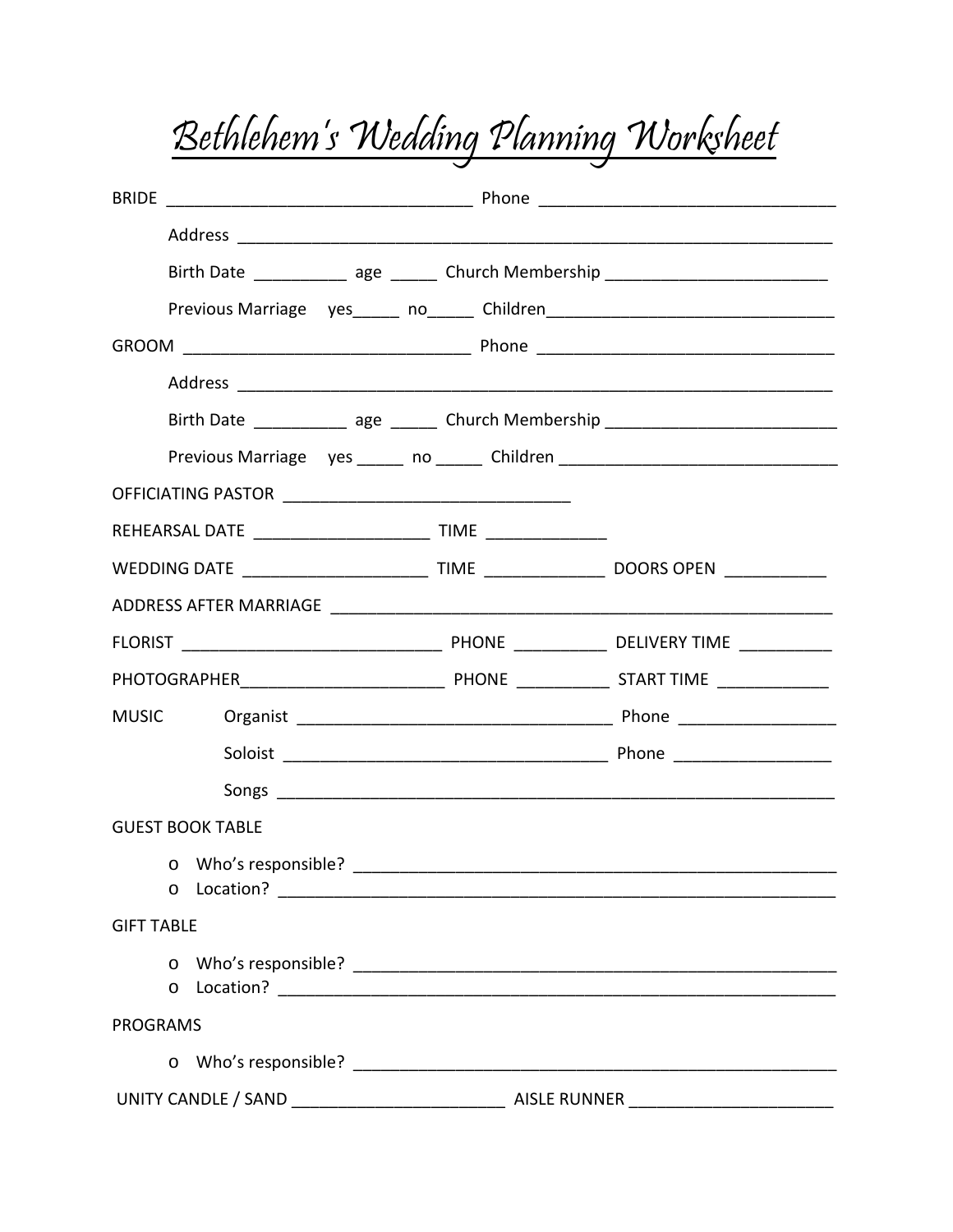ATTENDANTS

| Groomsmen _______ Bridesmaids ______ Flower Girl ______ Ring Bearer ______       |
|----------------------------------------------------------------------------------|
| <b>USHERS</b>                                                                    |
| How Many ________ Instructions (light candles, aisle runner, etc) ______________ |
|                                                                                  |
| RESERVED SEATS (How many on each side to reserve?)                               |
| Bride Groom                                                                      |
|                                                                                  |

FAMILY List who will be ushered in as part of the processional. The usual order is grandparents of the groom (paternal, then maternal), grandparents of the bride (paternal, then maternal, parents of the groom, mother of the bride.

| 1.  | ushered by $\frac{1}{2}$ ushered by $\frac{1}{2}$ and $\frac{1}{2}$ and $\frac{1}{2}$ and $\frac{1}{2}$ and $\frac{1}{2}$ and $\frac{1}{2}$ and $\frac{1}{2}$ and $\frac{1}{2}$ and $\frac{1}{2}$ and $\frac{1}{2}$ and $\frac{1}{2}$ and $\frac{1}{2}$ and $\frac{1}{2}$ and $\frac{1}{2$ |
|-----|--------------------------------------------------------------------------------------------------------------------------------------------------------------------------------------------------------------------------------------------------------------------------------------------|
| 2.  | ushered by ______________________                                                                                                                                                                                                                                                          |
| 3.  |                                                                                                                                                                                                                                                                                            |
| 4.  | ushered by _________                                                                                                                                                                                                                                                                       |
| 5.  | ushered by _____________                                                                                                                                                                                                                                                                   |
| 6.  | __ ushered by ___________                                                                                                                                                                                                                                                                  |
| 7.  | ushered by _____________                                                                                                                                                                                                                                                                   |
| 8.  |                                                                                                                                                                                                                                                                                            |
| 9.  |                                                                                                                                                                                                                                                                                            |
| 10. |                                                                                                                                                                                                                                                                                            |
| 11. | ushered by                                                                                                                                                                                                                                                                                 |
|     |                                                                                                                                                                                                                                                                                            |

PROCESSIONAL

- o Groom enters at the side with the pastor and waits at the front of the church
- o Groom is escorted in by his parents
- o Men wait in front while the women walk down the aisle alone
- o Couples (including best man & maid of honor) walk in together
- o Couples walk in together while the best man and groom wait at the front of the church, maid of honor walks down alone
- o Bride escorted by father
- o Bride escorted by both parents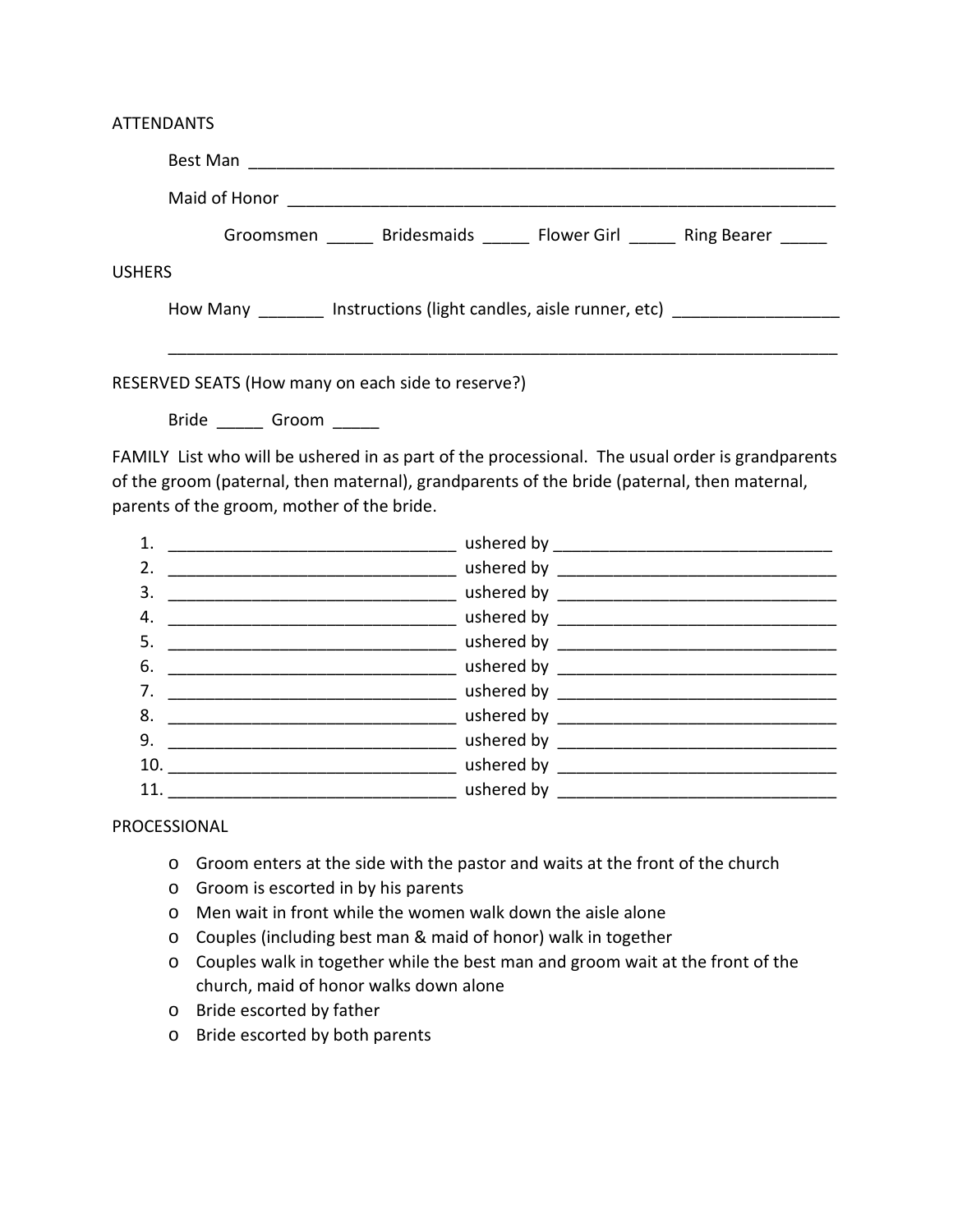#### CEREMONY ITSELF

- a. Who will give the Bride away? \_\_\_\_\_\_\_\_\_\_\_\_\_\_\_\_\_\_\_\_\_\_\_\_\_\_\_\_\_\_\_\_\_\_\_\_\_\_\_\_\_\_\_
- b. How do you wish to be addressed? **Example 20** Figure 20 Figure 20 Figure 20 Figure 20 Figure 20 Figure 20 Figure

c. Will you kneel for the wedding prayer? \_\_\_\_\_\_\_\_\_\_\_\_\_\_\_\_\_\_\_\_\_\_\_\_\_\_\_\_\_\_\_\_\_\_\_\_

- d. Scripture selections? \_\_\_\_\_\_\_\_\_\_\_\_\_\_\_\_\_\_\_\_\_\_\_\_\_\_\_\_\_\_\_\_\_\_\_\_\_\_\_\_\_\_\_\_\_\_\_\_\_\_\_
- e. Scripture readers?

f. Will there by special vows or traditional?

- g. Will there by communion? \_\_\_\_\_\_\_\_\_\_\_\_\_\_\_\_\_\_\_\_\_ With couples alone? \_\_\_\_\_\_\_\_\_\_
- h. Marriage certificate signed during service? \_\_\_\_\_\_\_\_ After the service? \_\_\_\_\_\_\_\_\_\_

\_\_\_\_\_\_\_\_\_\_\_\_\_\_\_\_\_\_\_\_\_\_\_\_\_\_\_\_\_\_\_\_\_\_\_\_\_\_\_\_\_\_\_\_\_\_\_\_\_\_\_\_\_\_\_\_\_\_\_\_\_\_\_\_\_\_\_\_\_\_\_\_\_\_\_\_\_\_ \_\_\_\_\_\_\_\_\_\_\_\_\_\_\_\_\_\_\_\_\_\_\_\_\_\_\_\_\_\_\_\_\_\_\_\_\_\_\_\_\_\_\_\_\_\_\_\_\_\_\_\_\_\_\_\_\_\_\_\_\_\_\_\_\_\_\_\_\_\_\_\_\_\_\_\_\_\_

\_\_\_\_\_\_\_\_\_\_\_\_\_\_\_\_\_\_\_\_\_\_\_\_\_\_\_\_\_\_\_\_\_\_\_\_\_\_\_\_\_\_\_\_\_\_\_\_\_\_\_\_\_\_\_\_\_\_

\_\_\_\_\_\_\_\_\_\_\_\_\_\_\_\_\_\_\_\_\_\_\_\_\_\_\_\_\_\_\_\_\_\_\_\_\_\_\_\_\_\_\_\_\_\_\_\_\_\_\_\_\_\_\_\_\_\_

- i. After the lighting of the unity candle, will the couple remain at the candle as music is sung or played, or will they return to their former position? \_\_\_\_\_\_\_\_\_\_\_\_\_\_\_\_\_\_
- j. Flowers for parents after lighting unity candle? \_\_\_\_\_\_\_\_\_\_\_\_\_\_\_\_\_\_\_\_\_\_\_\_\_\_\_\_
- k. Will there be a kiss?
- $\blacksquare$  How do you wish to be presented?

#### RECEIVING LINE

- o Couple to greet guests as they are dismissed from their seats
- o Receiving line at the church. Location:  $\Box$
- o Receiving line at the reception

Who will be in the receiving line and in what order? \_\_\_\_\_\_\_\_\_\_\_\_\_\_\_\_\_\_\_\_\_\_\_\_\_\_\_\_\_\_\_\_\_\_\_

#### **GIFTS**

- o Who is responsible?
- o Gifts to be removed after the ceremony starts.
- o Gifts to be removed after the ceremony ends.

#### CLEAN-UP

- o Who is responsible?
- o Who will deliver church flowers to reception site?

\_\_\_\_\_\_\_\_\_\_\_\_\_\_\_\_\_\_\_\_\_\_\_\_\_\_\_\_\_\_\_\_\_\_\_\_\_\_\_\_\_\_\_\_\_\_\_\_

\_\_\_\_\_\_\_\_\_\_\_\_\_\_\_\_\_\_\_\_\_\_\_\_\_\_\_\_\_\_\_\_\_\_

o Contact person day of wedding?